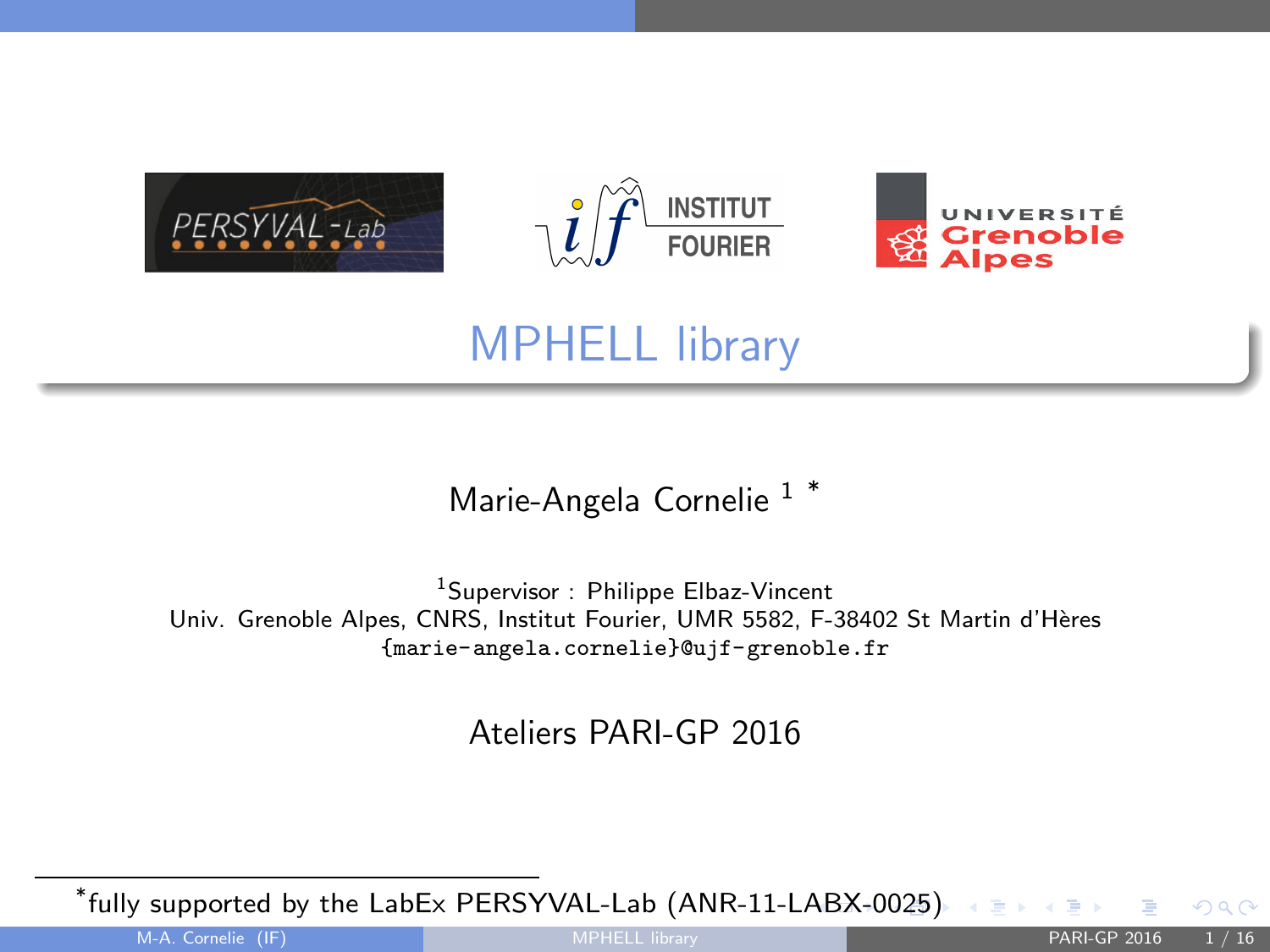### Introduction

# MPHELL

- C multi-precision high performance library for the arithmetic of (hyper-)elliptic curves used in cryptography.
- Different coordinates systems are used and other libraries can be plugged into MPHELL (like PARI).
- Current development only concerns elliptic curves.
- Industrial perspectives.
- Release is expected for q1 of 2016.

<span id="page-1-0"></span>メロメ メ押 メスミメスミン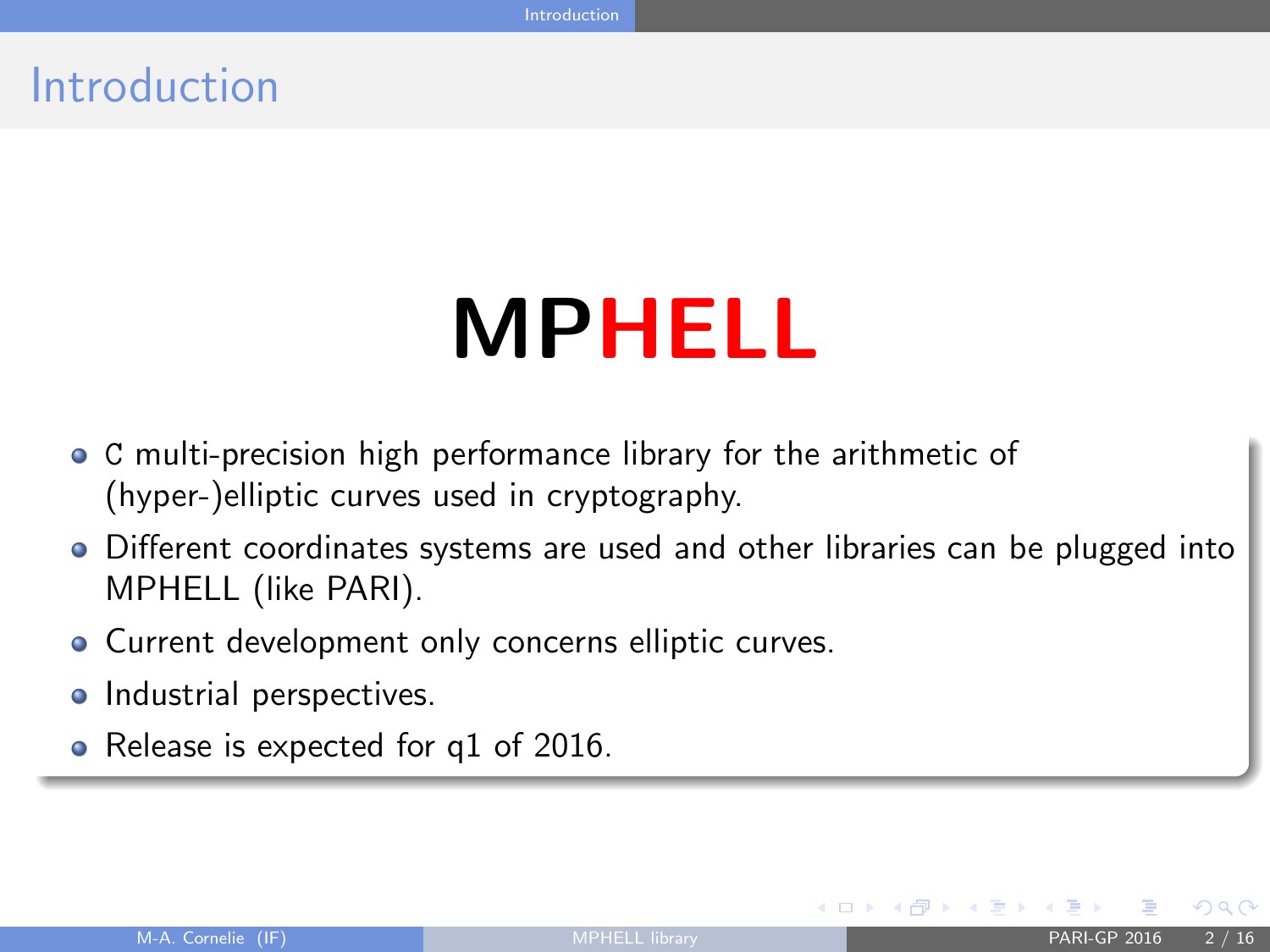#### **[Introduction](#page-1-0)**

- <sup>2</sup> [Different families of elliptic curves](#page-3-0)
	- **•** [Equations](#page-3-0)
	- [Computation costs](#page-4-0)

#### **[MPHELL](#page-5-0)**

- [Overall architecture](#page-5-0)
- **•** [Functionalities](#page-6-0)
- **o** [Interaction with PARI](#page-8-0)

#### **[Conclusion](#page-14-0)**

<span id="page-2-0"></span> $\Omega$ 

メロメ メ都 メメ ヨメ メヨメ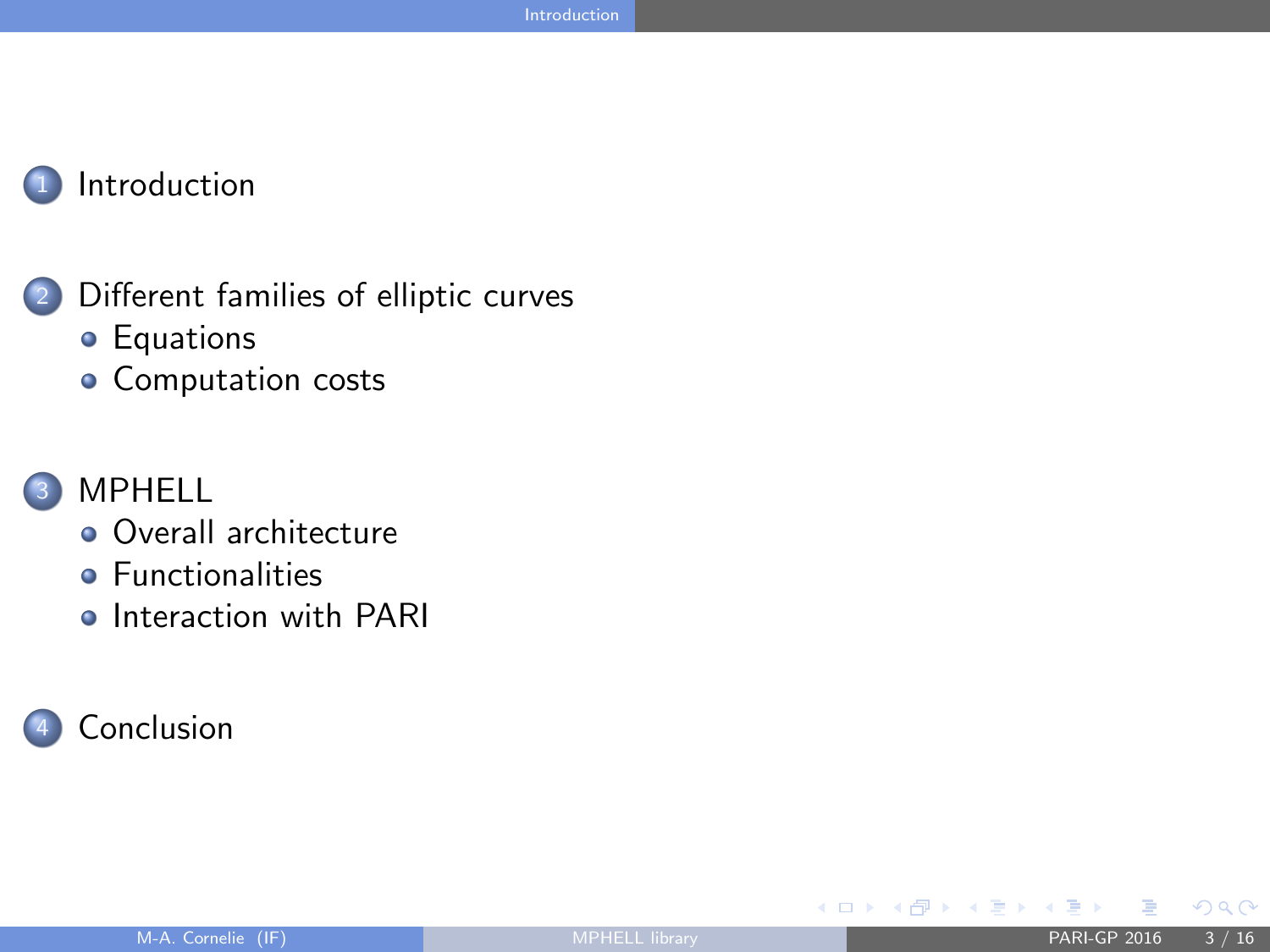# Different families of elliptic curves

We work with prime fields  $\mathbb{F}_p$ ,  $p \neq 2, 3$ .

#### Curves supported

Weiertstrass curves (projective and jacobian coordinates)

$$
E_{a,b}: y^2 = x^3 + ax + b, a, b \in \mathbb{F}_p, 4a^3 + 27b^2 \neq 0
$$

Jacobi Quartic curves (extended projective coordinates)

$$
JQ_a: y^2 = z^2 + 2ax^2 + t^2, x^2 = zt, a \in \mathbb{F}_p, a \neq 1.
$$

Twisted Edwards curves (extended projective coordinates)

$$
Ed_{a,d}: ax^2 + y^2 = dt^2 + z^2, xy = zt, a, d \in \mathbb{F}_p, ad(a-d) \neq 0.
$$

<span id="page-3-0"></span>メロメ メ都 メメ ヨメ メヨメ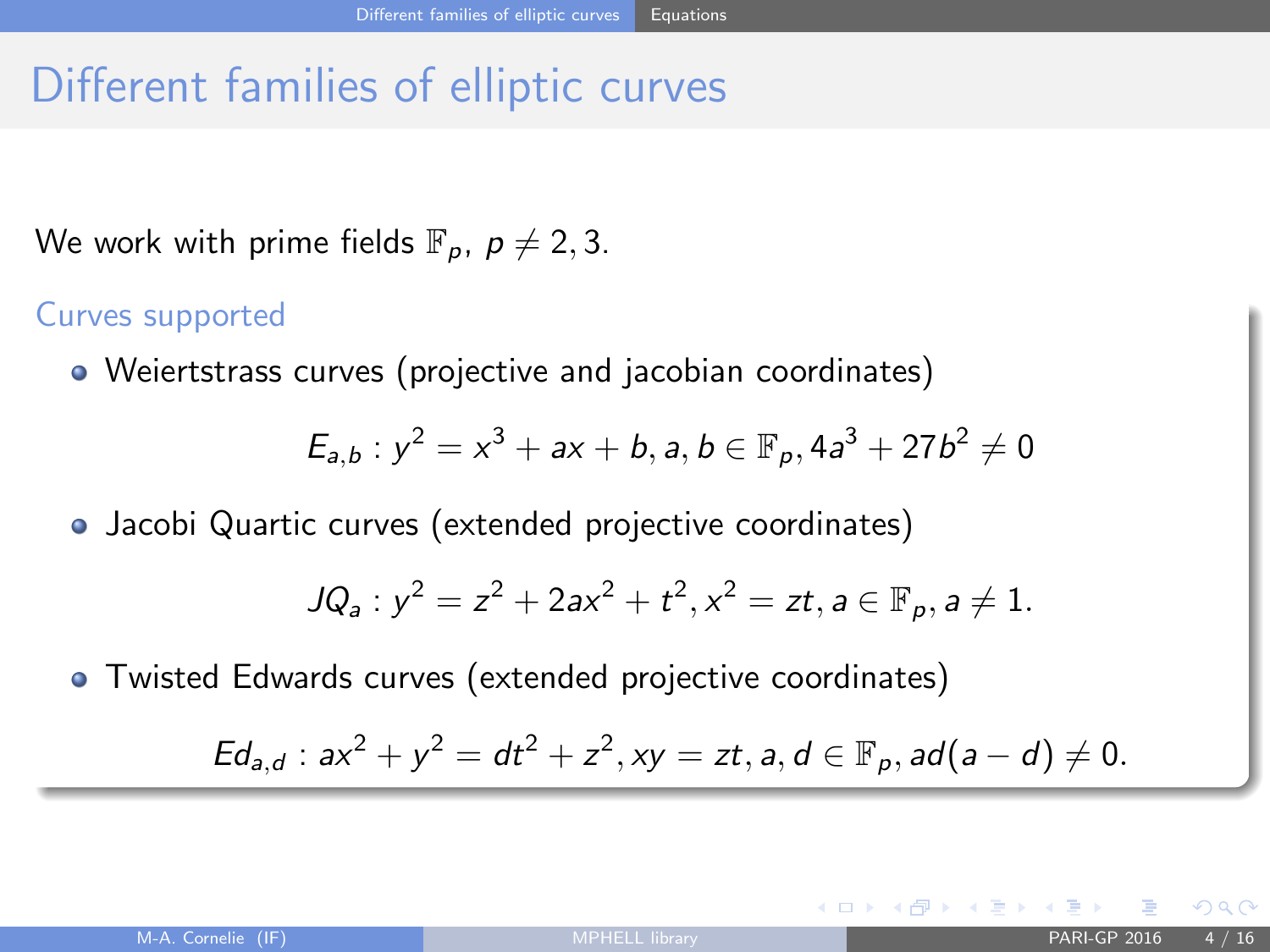# Computation costs for prime curves

| Coordinates system | Doubling | General addition |
|--------------------|----------|------------------|
| Affine             | 11,2M,2S | 11,2M,1S         |
| Projective         | 7M, 3S   | 12M,2S           |
| Jacobian           | 4M,4S    | 12M.4S           |
| <b>Edwards</b>     | 3M,4S    | 9M, 1S, 1D       |
| Jacobi Quartic     | 2M,5S,1D | 7M, 3S, 1D       |

<span id="page-4-0"></span> $QQ$ 

メロト メタト メミト メミト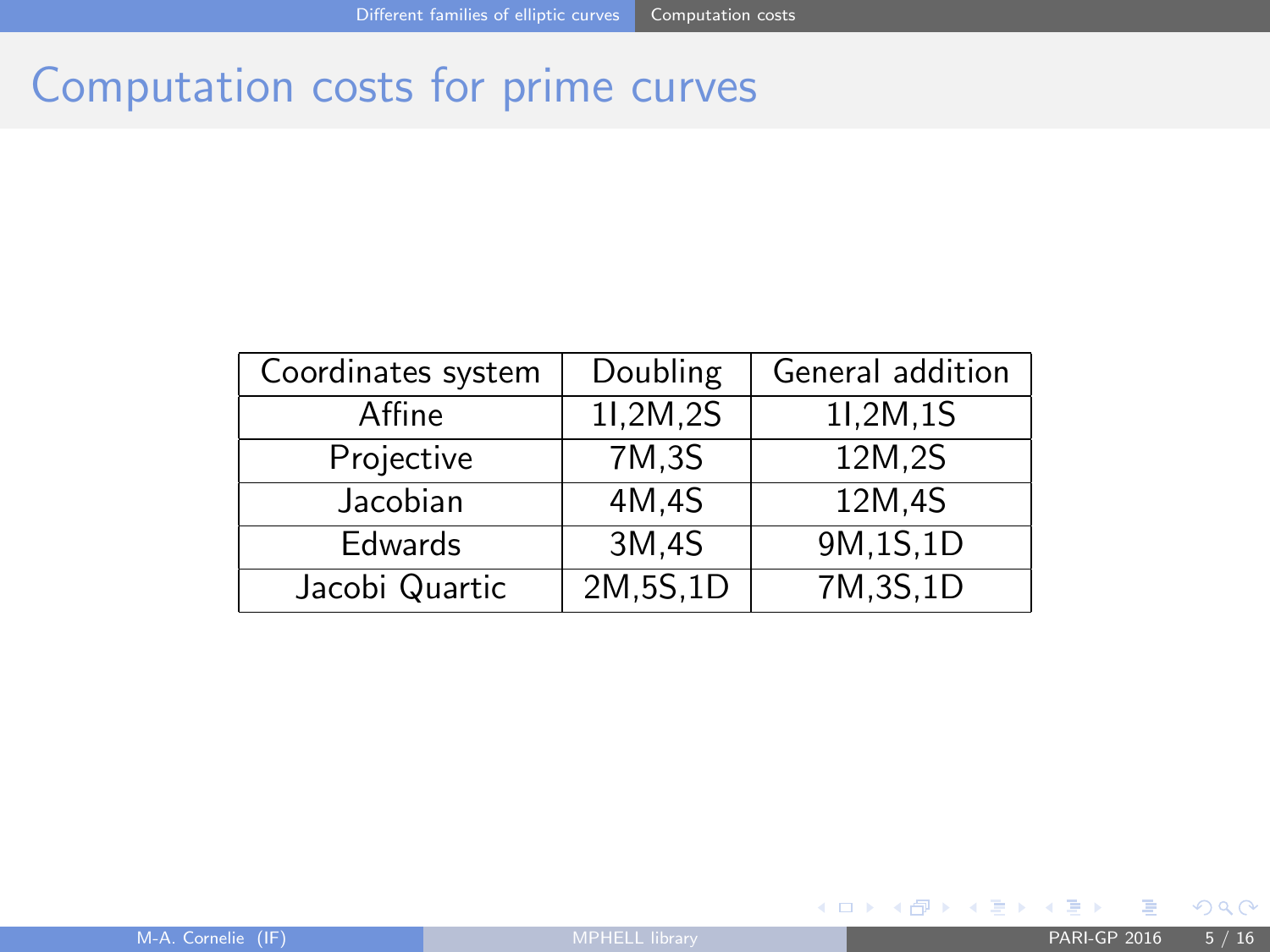# Overall architecture

<span id="page-5-0"></span>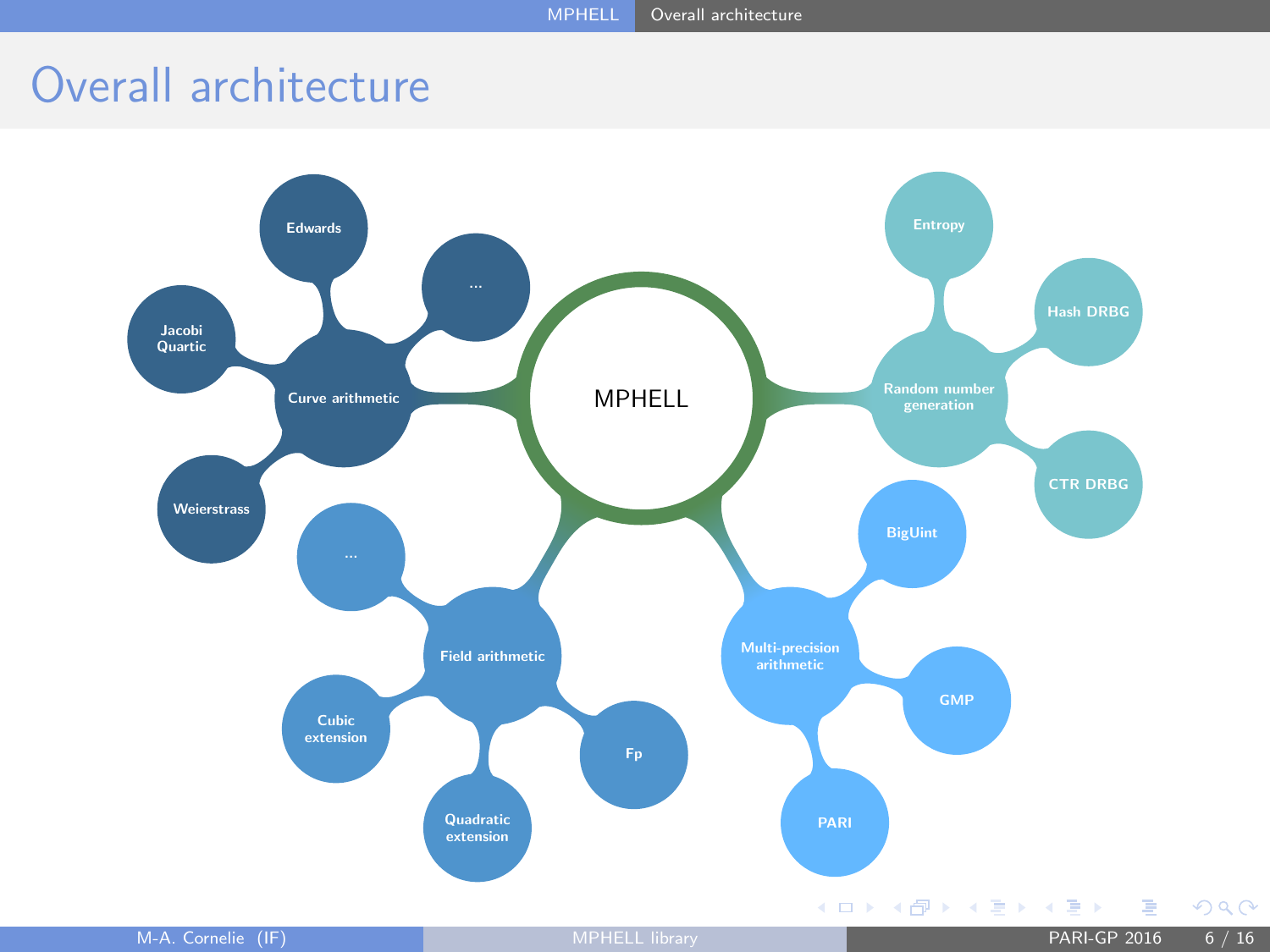# Functionalities (1)

#### Random number generation

- DRBG mechanisms as specified in SP800 90-A.
- Possibility to use others generators (including hardware generators)

#### Multi-precision arithmetic

- Multi-precision integers are represented as table of block.
- The base type used is uint64\_t but the library can be configured with another block size like uint32 t.
- Some functions are implemented in assembly language (only supported for x86-64 architecture).
- Implementation on ARM V7 architecture is in progress.

<span id="page-6-0"></span>メロト メタト メミト メミト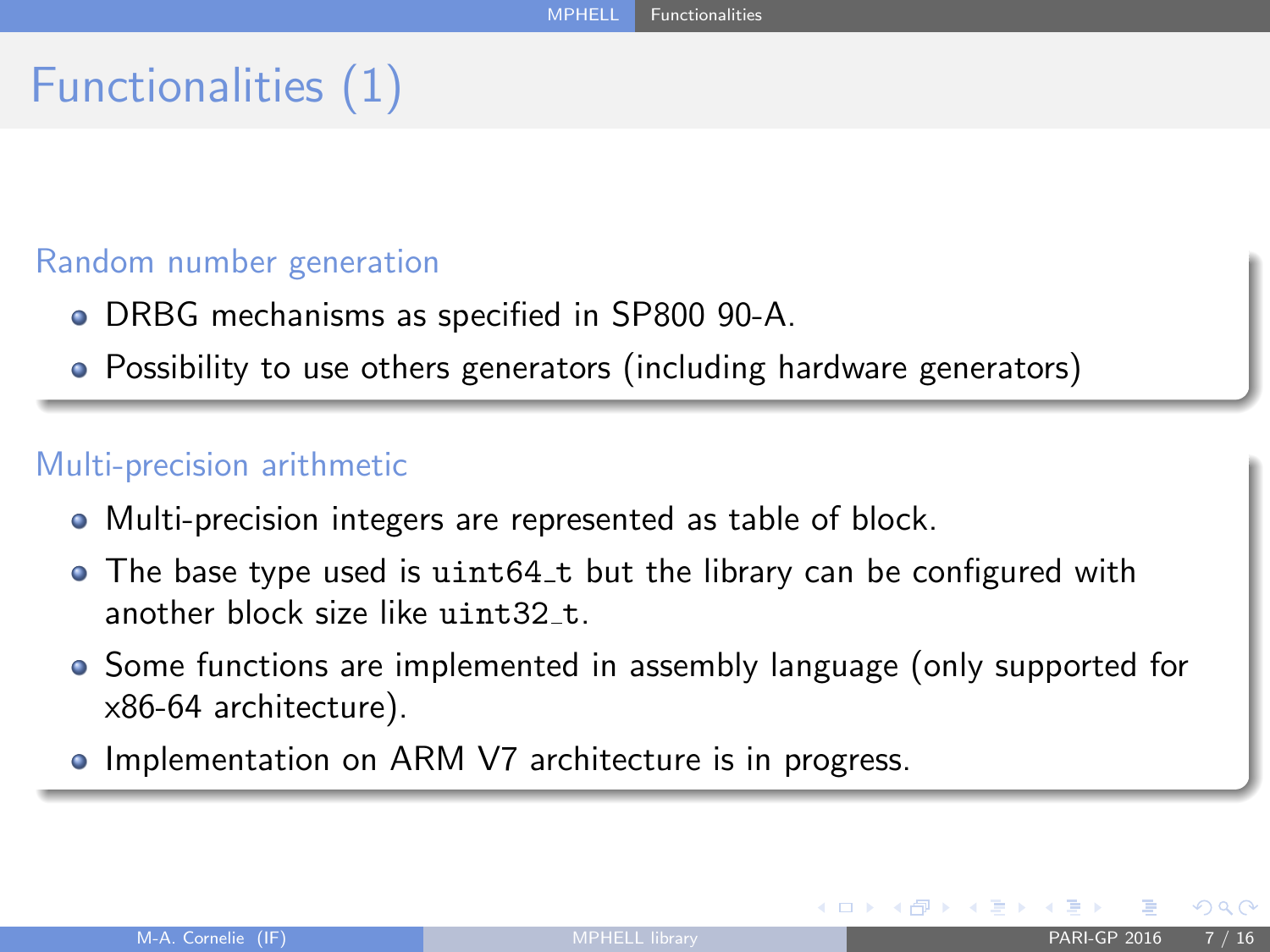# Functionalities (2)

#### Field arithmetic

- Montgomery representation is used to implement modular function.
- Quadratic and cubic extensions of prime field are available.

#### Curve arithmetic

- Support for Weierstrass (projective and jacobian coordinates), Jacobi Quartic and Edwards curves (extended projective coordinates).
- $\bullet$  Addition (+ CO-Z addition for Weierstrass curves), Doubling, different versions of scalar multiplication (Left-to-Right, Windowed,...)

<span id="page-7-0"></span>メロメ メ都 メメ ヨメ メヨメ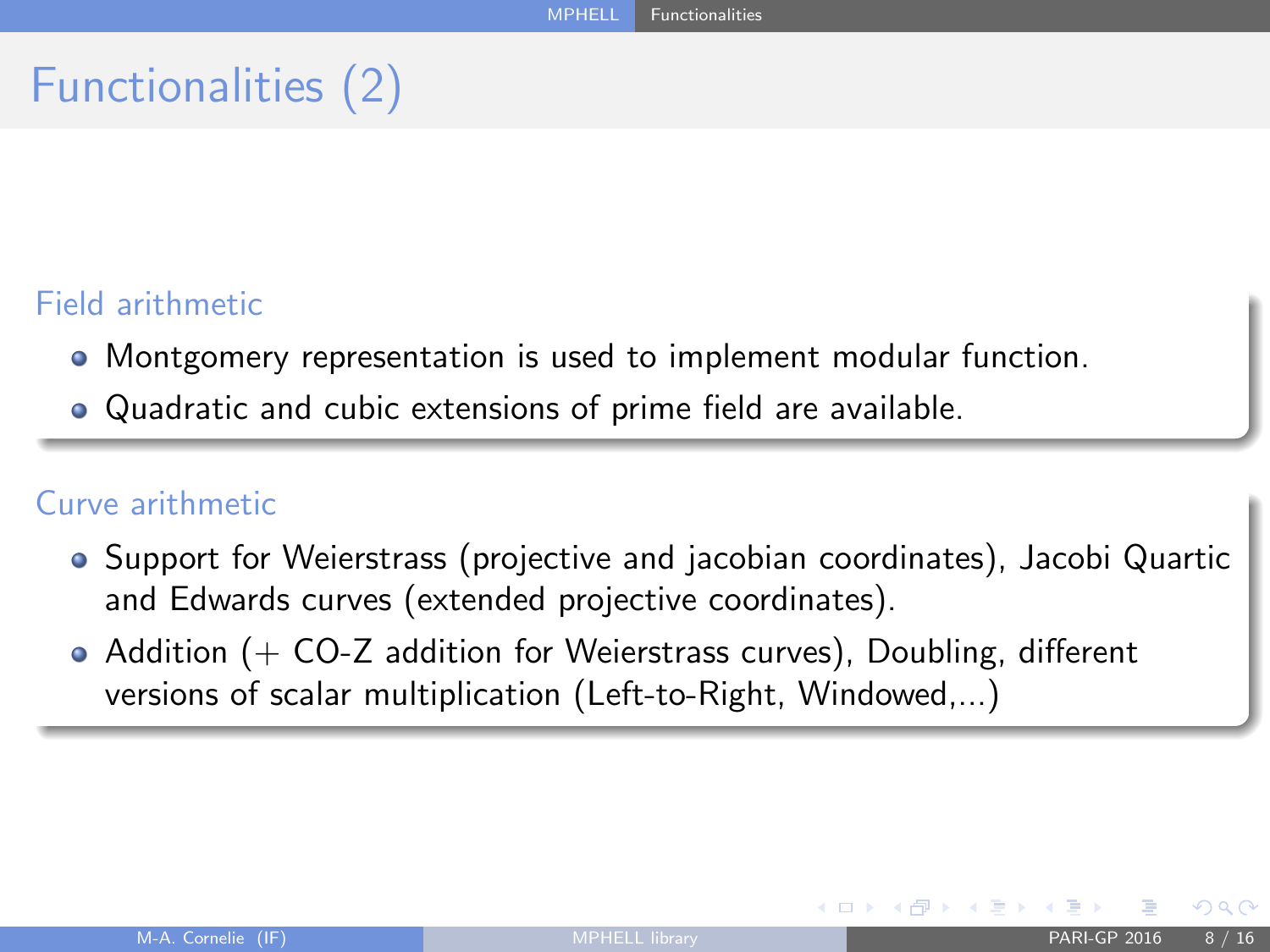### Plug others libraries



<span id="page-8-0"></span> $290$ 

**K ロ ト K 部 ト K 差 ト K 差 ト**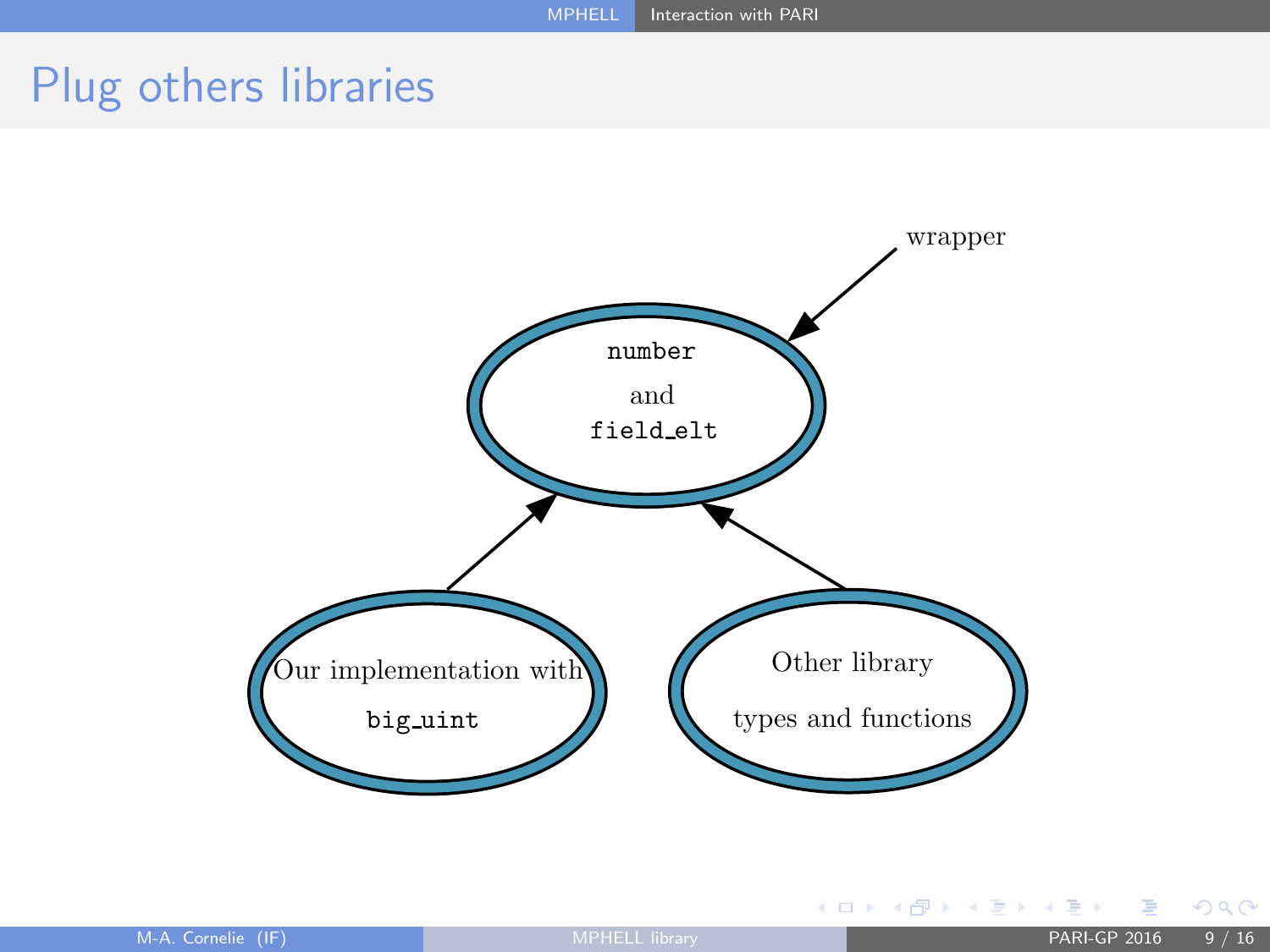### Interaction with PARI

- big\_uint and t\_INT types are very similar.
- Use the wrappers associated to the types number and field elt.
- For all functions concerning multi-precision and modular arithmetic, use the PARI equivalent:
	- ex: Fp\_add for modular addition.
- The arithmetic of curves is completely independent of the library which is used for field arithmetic.

<span id="page-9-0"></span> $\left\{ \begin{array}{ccc} \square & \rightarrow & \left\{ \bigcap \mathbb{R} \right\} & \left\{ \begin{array}{ccc} \square & \rightarrow & \left\{ \end{array} \right\} & \left\{ \begin{array}{ccc} \square & \rightarrow & \left\{ \end{array} \right\} & \left\{ \begin{array}{ccc} \square & \rightarrow & \left\{ \end{array} \right\} & \left\{ \begin{array}{ccc} \square & \rightarrow & \left\{ \end{array} \right\} & \left\{ \begin{array}{ccc} \square & \rightarrow & \left\{ \end{array} \right\} & \left\{ \begin{array}{ccc} \square & \rightarrow & \left\{ \end{array} \right\}$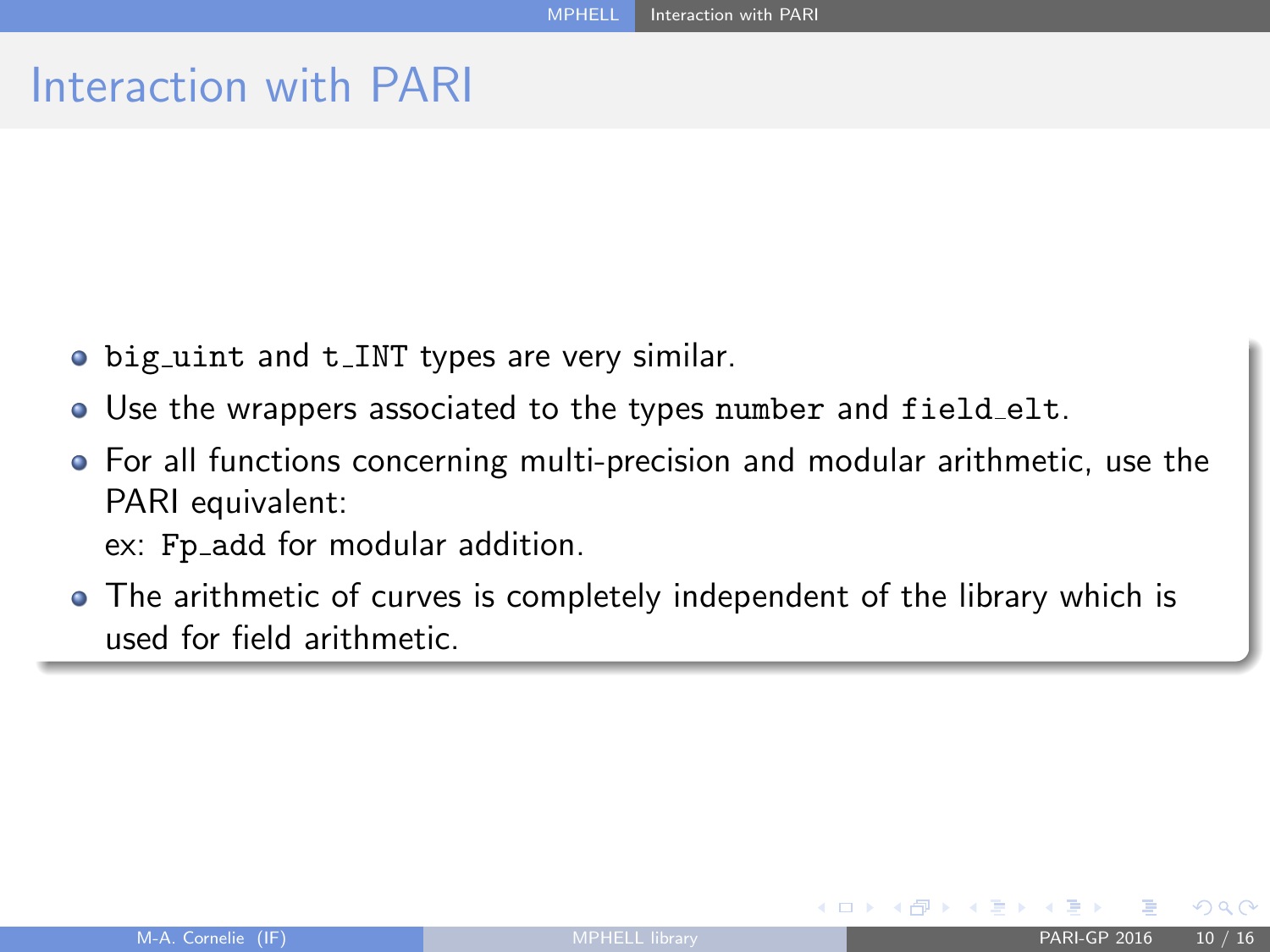# Exemple (1)

```
#if USE BIG UINT == 1
```

```
#include "big_uint.h"
typedef big_uint number;
typedef big_uint_t number_t;
#define LIMB(x) x->limb
#define SIZ(x) x->size
#define SIGN(x) x->sign
```
#### #else

```
#include <pari/pari.h>
typedef GEN number[1];
typedef GEN number_t;
#define LIMB(x) ((*x) + 2)#define \text{SIZ}(x) (\text{lg}(*x) - 2)
#define SIGN(x) signe(*x) != 0 ? signe(*x) : 1
```
#endif

<span id="page-10-0"></span> $QQ$ 

K ロ ▶ K 御 ▶ K 君 ▶ K 君 ▶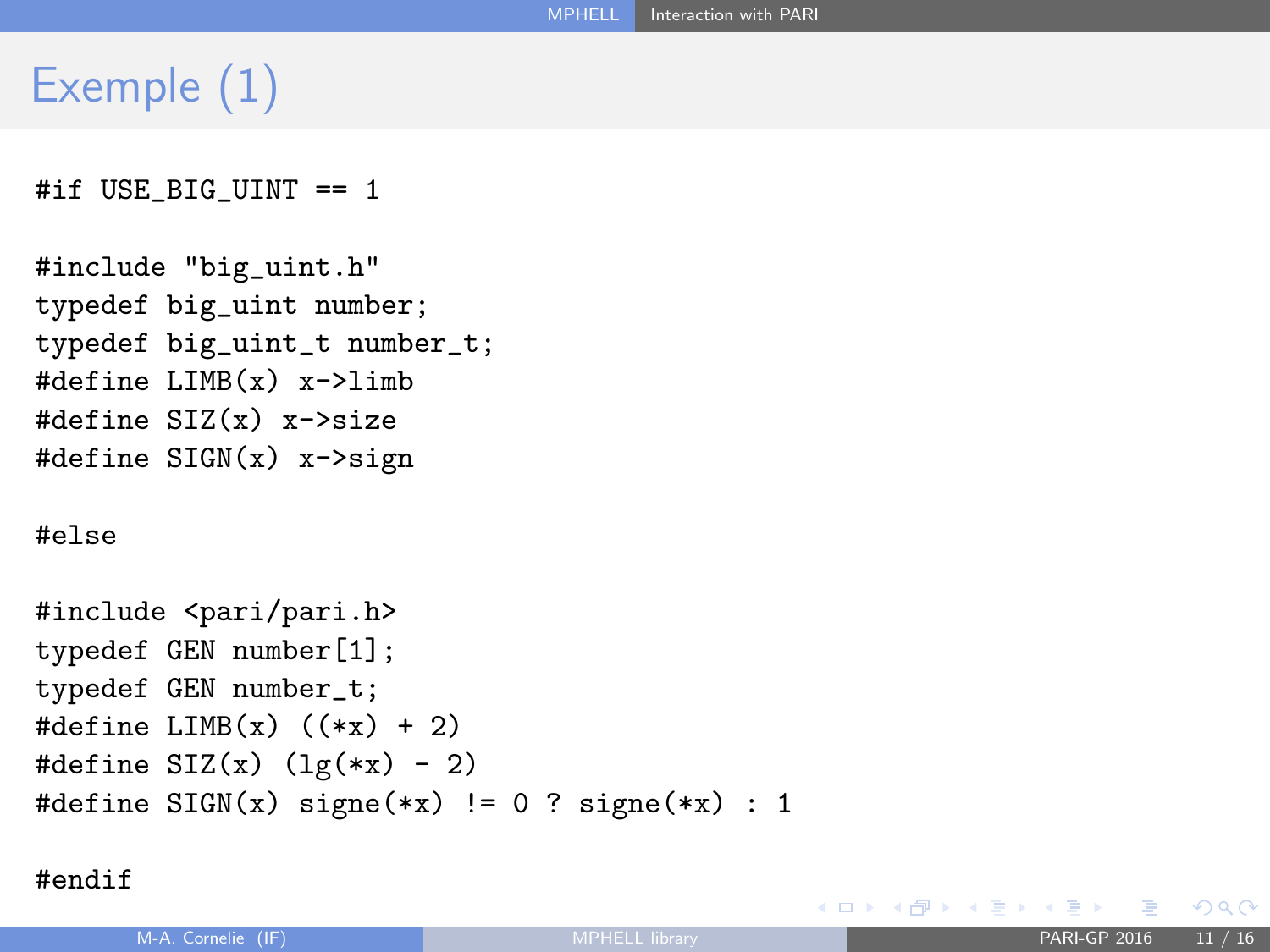# Exemple (2)

```
int8_t
number_cmp (const number src1, const number src2)
{
#if USE_BIG_UINT == 1
    return u_cmp(src1, src2);
#elif USE_GMP == 1
    return mpz_cmp(src1, src2);
#else
    return cmpii(*src1, *src2);
#endif
}
```
K ロ ⊁ K 倒 ≯ K 君 ⊁ K 君 ≯

<span id="page-11-0"></span> $QQ$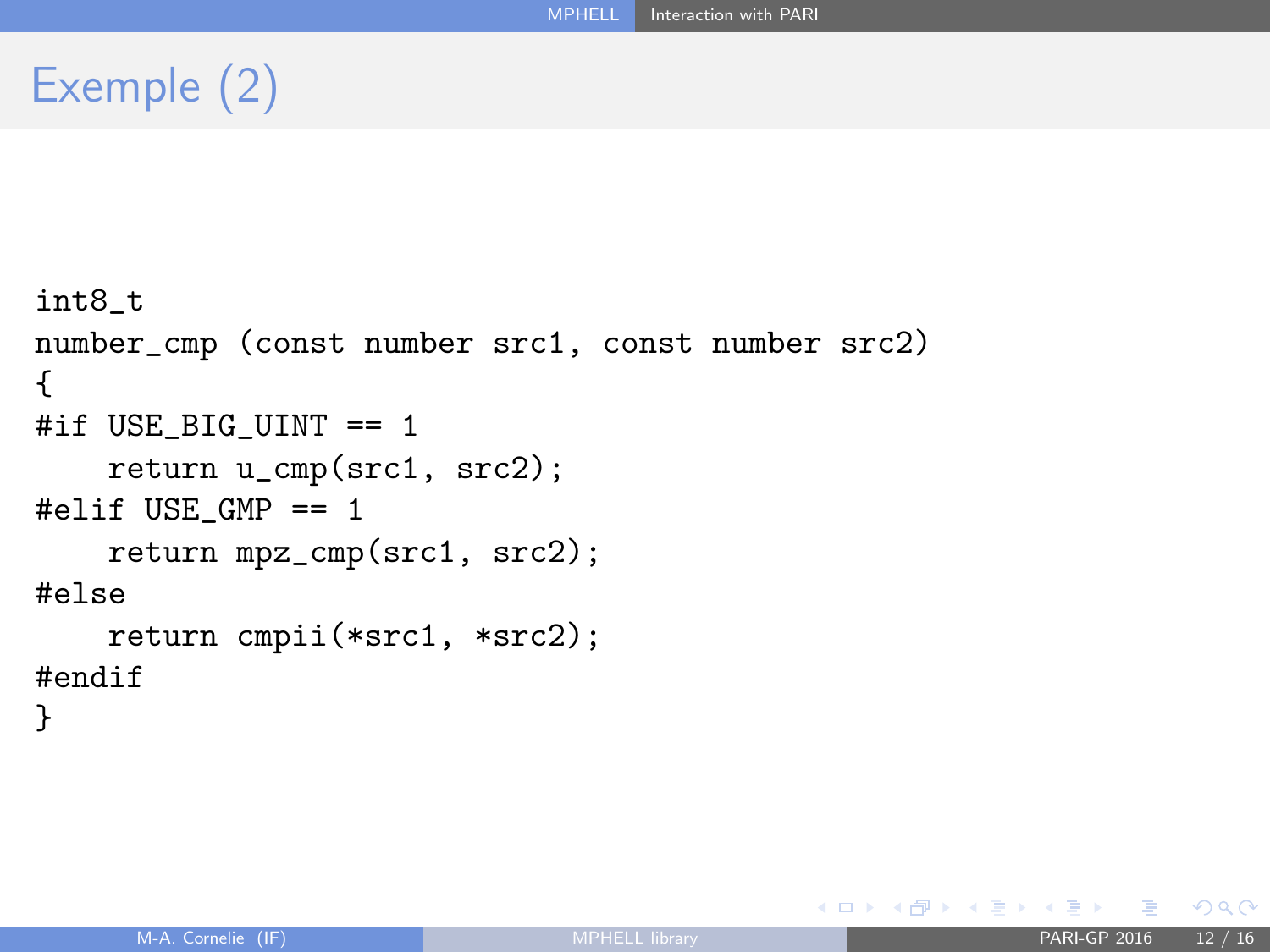### **Performances**

Processor : Intel core i7-4790 3.4 Ghz Compiler : gcc-5.3.0 bootstrapped PARI 2.7.5 and GMP 6.1.0 Tests with NIST and Brainpool curves.

#### Arithmetic functions

- Slowdown of about 30% using GEN version instead of the big\_uint one.
- The management of the stack can be responsible for this slowdown.
- Work is in progress to improve the performances.

<span id="page-12-0"></span> $\Omega$ 

メロメ メ押 メスミメスミン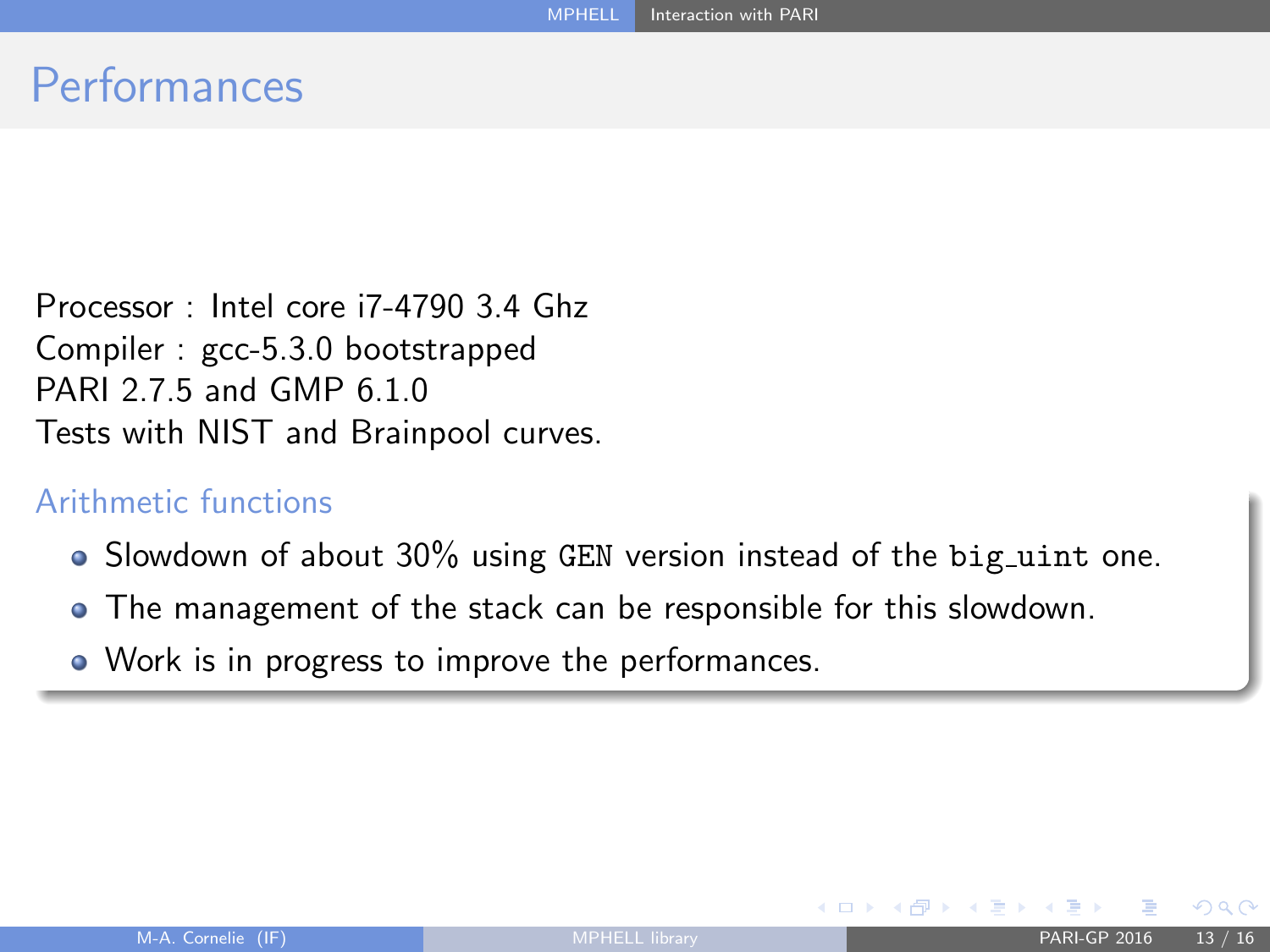#### Comparison with ell\* functions

- using big\_uint : between 40 and 50% better.
- **•** using GEN : between 20 and 30% better.

#### Comparison with FpE \* functions

- using big\_uint : between 20 and 30% better.
- **.** using GEN : between 0 and 10% better.

#### Remarks

- The improvements are better for addition and doubling than for scalar multiplication because only the naive implementation has been tested.
- We expected an increase with the other scalar multiplication implemented.
- The best results are obtained on large curves like NIST-384 and NIST-521.

<span id="page-13-0"></span> $\Omega$ 

メロト メタト メミト メミト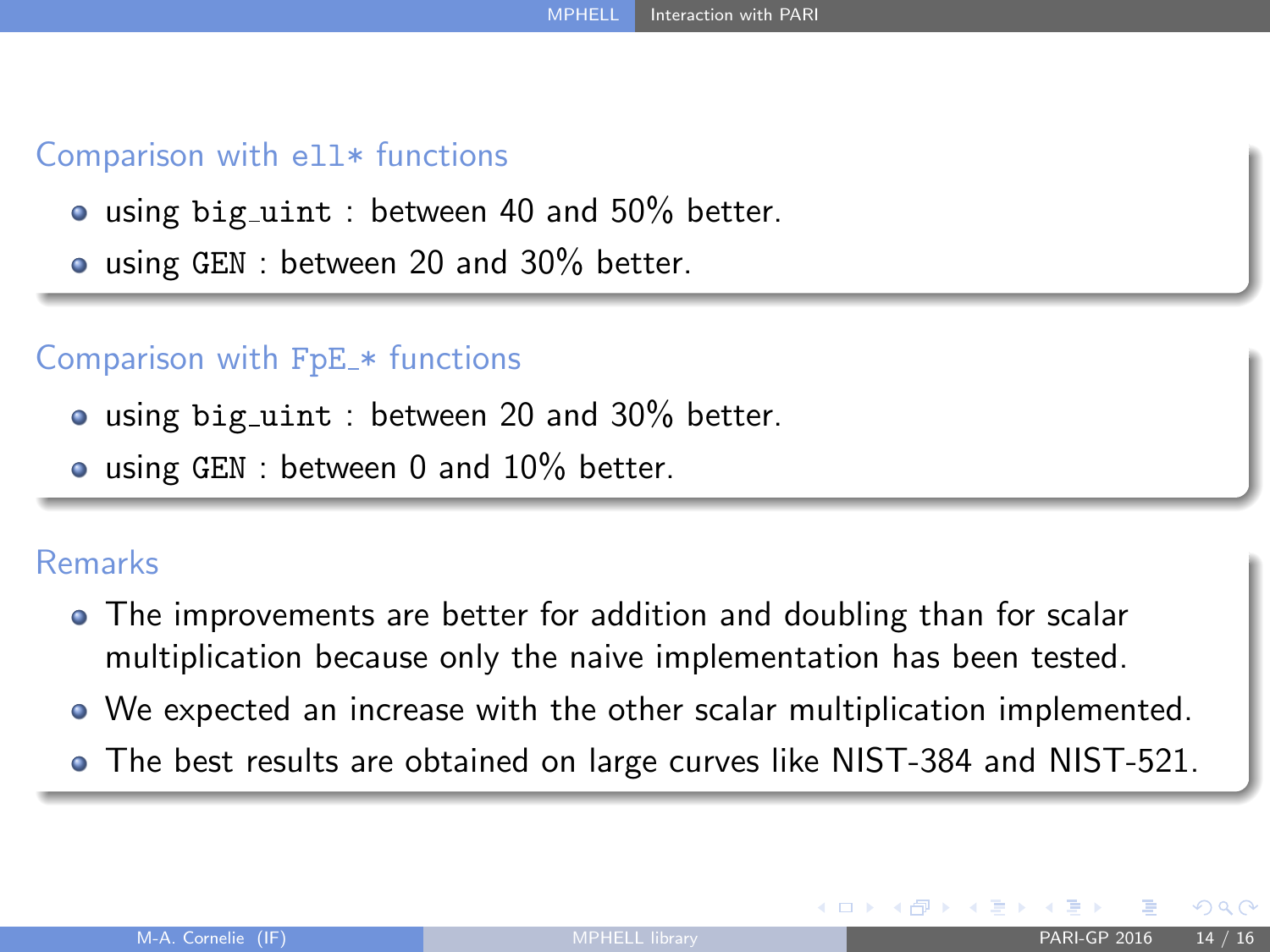### Conclusion

- **High performance library which deals with different coordinates systems and** families of curves.
- The modularity of MPHELL allows to plug other libraries.
- It can be seen as a test platform for the arithmetic of unsupported curves.

#### Work in progress

- ARM V7 architecture.
- **•** Finalisation of the integration on PARI library.

<span id="page-14-0"></span> $\Omega$ 

イロメ イ押メ イヨメ イヨ